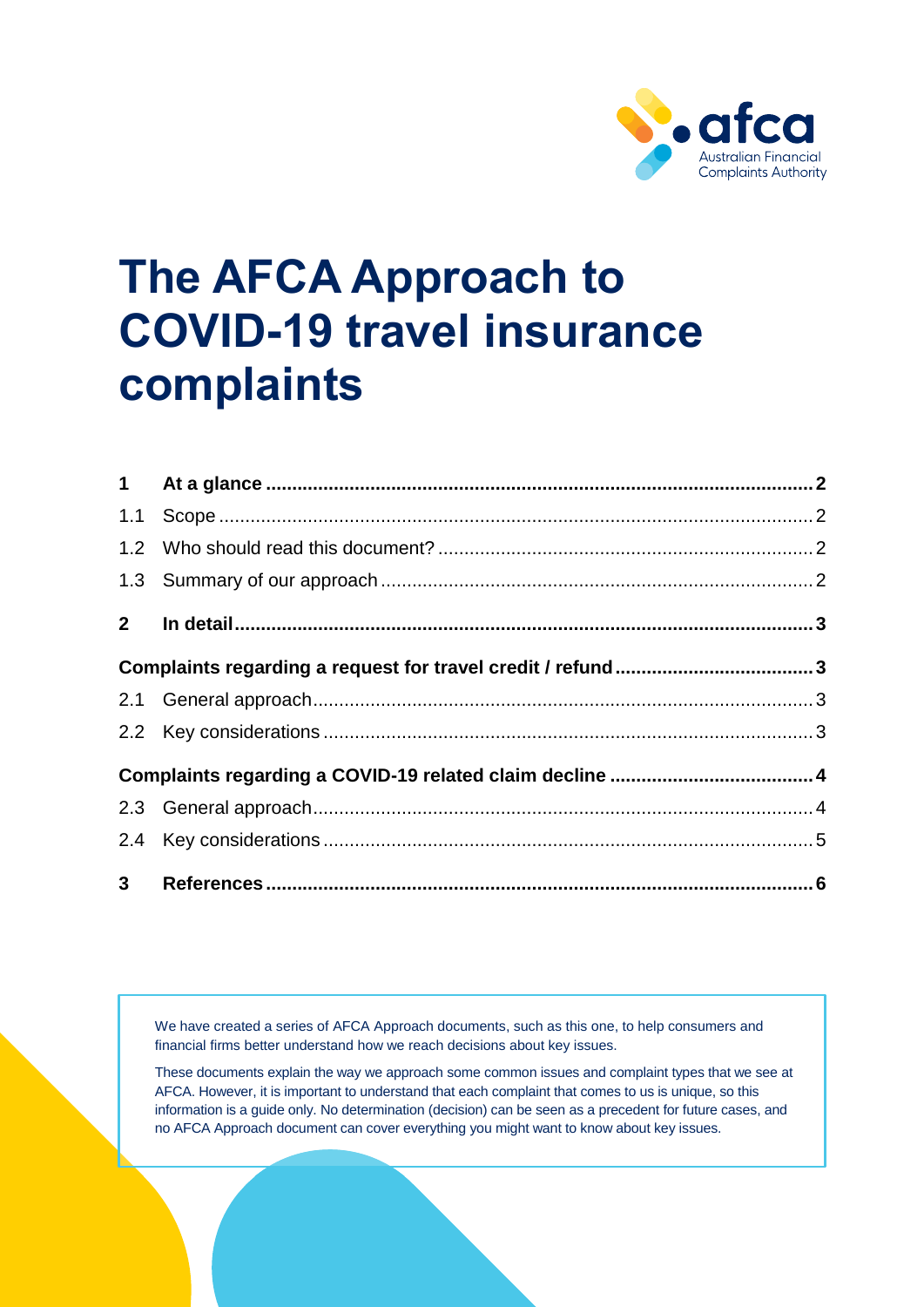# <span id="page-1-0"></span>1 At a glance

# <span id="page-1-1"></span>**1.1 Scope**

AFCA recognises the COVID-19 pandemic affects, amongst other things, the ability for people to travel as they once did. This has resulted in the cancellation of existing or upcoming travel bookings, both domestic and international.

This purpose of this document is to explain AFCA's approach to complaints about:

- requests for travel credit / refund
- COVID-19-related claim declines.

## <span id="page-1-2"></span>**1.2 Who should read this document?**

- Financial firms, consumers and consumer representatives who have a complaint at AFCA that includes COVID-related travel insurance claims.
- Anyone who wants to understand how AFCA applies legal principles, industry codes and good industry practice when considering complaints where the issue of COVID-19 and travel insurance is raised.

The AFCA Approach to section 54 of the Insurance Contracts Act and the AFCA Approach to proof of despatch provide further guidance on dealing with these issues.

## <span id="page-1-3"></span>**1.3 Summary of our approach**

When considering complaints about a request for travel credit / refund, AFCA will consider:

- Does the insurer's credit provide real value? This includes understanding if the individual has extenuating circumstances which may prevent them from travelling in the next 18 months
- If any refund offered is fair and proportionate.

Where an individual's travel insurance claim has been declined because of pandemicrelated clause, AFCA will:

- Seek to understand if the individual established a valid claim
- Consider if the insurer has established an exclusion entitling them to deny the claim, if a valid claim has been accepted. This will include taking into account section 54(5) of the Insurance Contract Act
- Consider a premium refund a fair outcome if we decide an insurer is entitled to deny the claim based upon a blanket exclusion.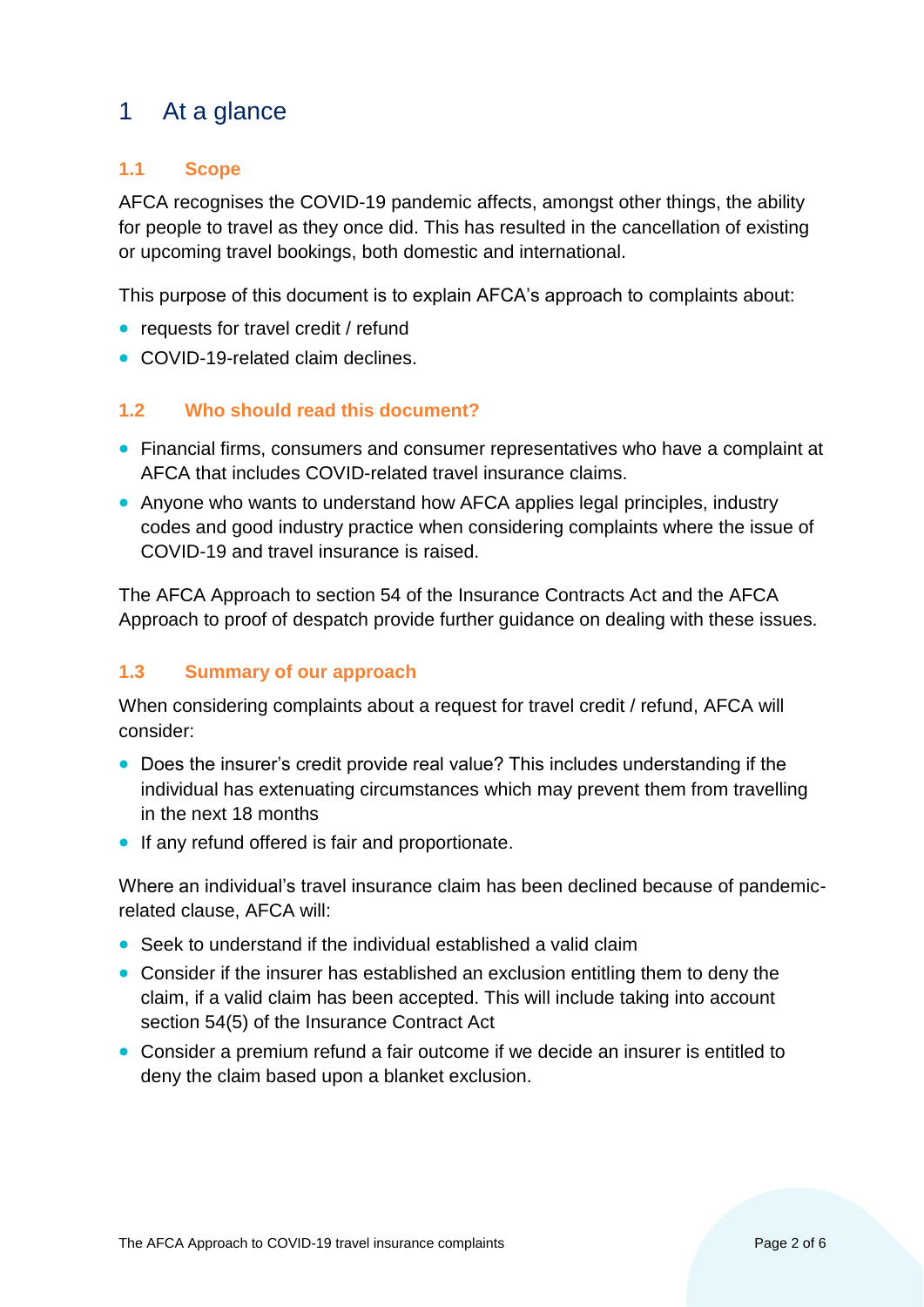# <span id="page-2-0"></span>2 In detail

# <span id="page-2-1"></span>Complaints regarding a request for travel credit / refund

# <span id="page-2-2"></span>**2.1 General approach**

AFCA encourages consumers to be proactive in engaging with their travel and accommodation providers to mitigate their losses. If the consumer no longer has claimable losses, then the only 'loss' may be the premium they paid for their travel insurance policy which is no longer of any benefit.

AFCA considers it fair in these circumstances, where the policy has no work to do, that the insurer looks at offering either a credit or refund of the relevant premium.

## <span id="page-2-3"></span>**2.2 Key considerations**

## **2.2.1 What if a credit is offered?**

## **A credit must offer real value**

Insurers may offer a credit to cover the insurance premium for future travel. AFCA believes any credit must reasonably be able to be used by the customer.

While guidance may change over time, as of May 2020, the Australian Government is indicating overseas travel is likely to commence in early 2021.

Generally, AFCA considers a credit of at least 18 months from the time of issue offer real value to a customer. In the event a credit for this timeframe cannot be provided, we are likely to hold the view that a premium refund ought to be provided.

### **Extenuating circumstances may mean a credit does not offer real value**

There may be extenuating circumstances which prevent an individual from traveling in the next 18 months. Examples may include:

- health and / or age
- severe financial hardship (loss of employment, business etc.)
- purpose of travel no longer relevant (e.g. destination wedding, birthday celebration, etc.)
- travel agency, airline or tour provider no longer in business.

AFCA encourages insurers to work with their customers to understand if any extenuating circumstances apply. If there are extenuating circumstances, then a premium refund is likely to be more appropriate rather than a credit.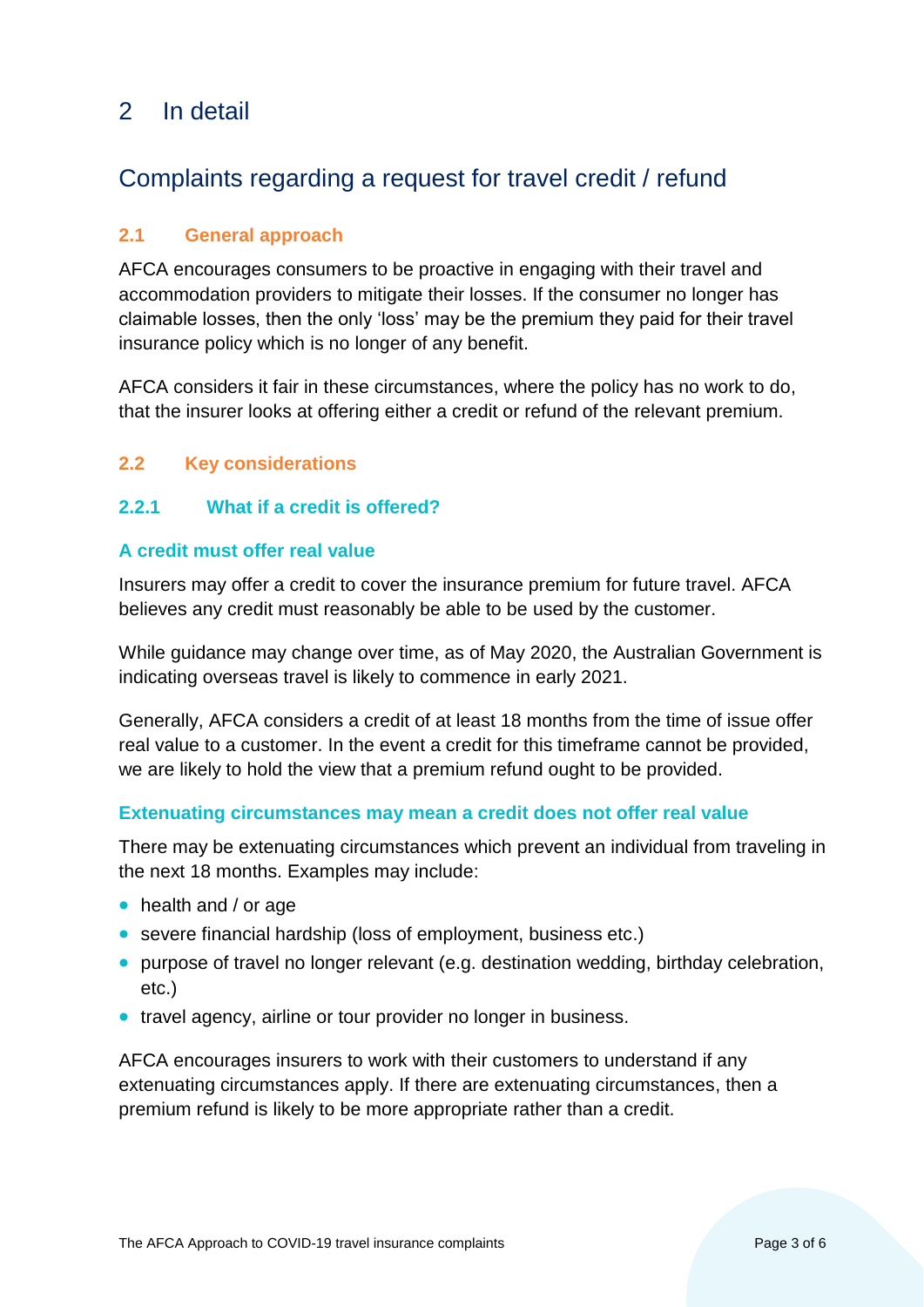### **2.2.2 What if a refund is offered?**

### **The amount of refund will depend upon a few factors**

The refund amount may also depend on whether:

- the policy was an annual or single trip policy
- the trip covered by the policy had commenced at time of cancellation.

AFCA considers a proportionate refund for an annual policy is fair in the circumstances. In providing a proportionate refund, insurers should clearly outline to the customer how the refund amount was calculated.

In the event the trip covered by the policy had not commenced at time of cancellation, AFCA will generally consider a full refund a fair outcome.

# <span id="page-3-0"></span>Complaints regarding a COVID-19 related claim decline

### <span id="page-3-1"></span>**2.3 General approach**

Unique to the COVID-19 pandemic, some policies may include exclusions relating to:

- pandemic / epidemic
- closure of government borders; or
- travel against government warnings.

People may be left in situations where they are not covered regardless of whether they cancel, or proceed, with their travel arrangements.

#### **Insurers must clearly inform consumers of pandemic / epidemic exclusion**

Travel Insurance is a prescribed contract under the *Insurance Contracts Regulations 1985* (Cth). Under the prescribed contract there is no exclusion for pandemics / epidemics. Insurers therefore need to show that before the contract was entered into, it had clearly informed the consumer in writing of the nature and effect of the exclusion.

#### **Proof of despatch of documents may be required**

In determining whether an insurer has clearly informed a consumer, AFCA will request proof from the insurer that relevant policy documents were provided to the consumer. The [AFCA Approach to proof of despatch](https://www.afca.org.au/media/930/download) provides guidance on this issue.

### **PDS and policy schedule sufficient to clearly inform**

Generally, if the Product Disclosure Statement and policy schedule are provided to a consumer prior to the contract being entered, that will be sufficient to satisfy the 'clearly informed' test.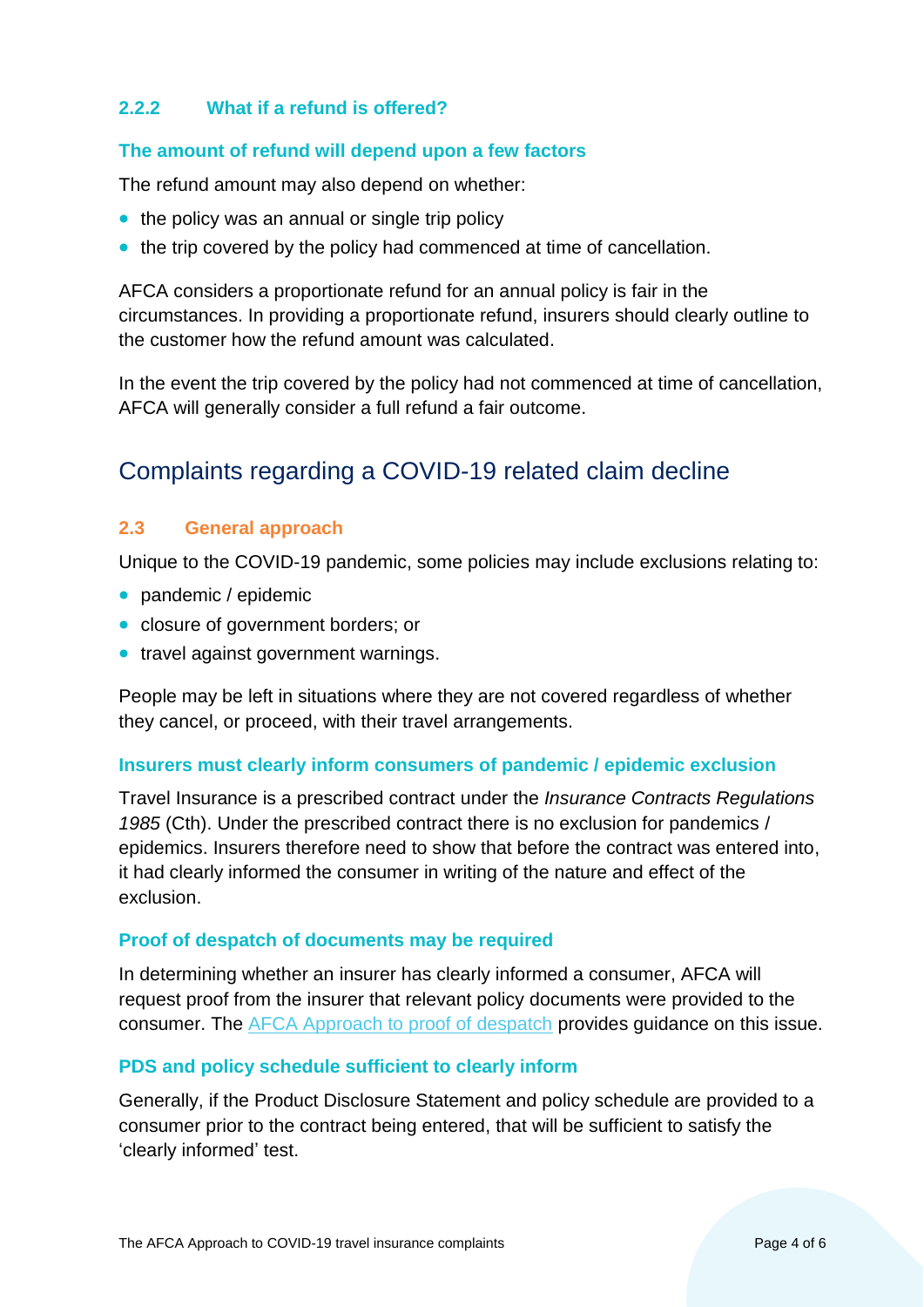In these circumstances the insurer can rely on the terms and conditions of the policy when assessing claims. This means that where a policy excludes cancellations as a result of a pandemic, the insurer is entitled to rely on these to decline a claim, unless the terms of cover have been misrepresented during the sales process.

### **Sales through intermediary and misrepresentation**

AFCA often receives complaints that the terms of cover were misrepresented, particularly where the sale was through an intermediary, such as a travel agent or operator.

Consumers alleging this will need to establish to AFCA, on the balance of probabilities, that the insurer (or intermediary) misled them.

If we are satisfied an insurer establishes an exclusion applies to a COVID-19 travel claim, AFCA may then consider how fairness applies to the complaint. This may include what value the policy now provides when no cover can be afforded.

For a consumer who paid for their policy, fairness may mean they should be entitled to a refund of the unused portion of the premium. Where a policy is complimentary to a bank card, that is, the consumer did not pay for the travel insurance cover, we may consider it fair for the insurer to decline the claim with no further remedy.

# <span id="page-4-0"></span>**2.4 Key considerations**

### **Establishing a valid claim**

Like all claims, the complainant must first establish a valid claim. This is important to first consider if a valid claim has been established, even though an exclusion may apply.

## **Determining the proximate cause where more than one exclusion is relied upon**

Where an insurer finds there is more than one exclusion it seeks to rely on to deny a claim, it is critical to determine what the proximate cause of the loss is.

For example, an insurer may seek to deny a claim based on a pandemic exclusion as a financial default exclusion (i.e. bankruptcy, financial collapse of travel provider). If the evidence suggests the travel provider went bankrupt due to COVID-19 factors, the proximate cause is likely to be the pandemic and thus the pandemic-related exclusion is the prevailing exclusion which will be considered.

## **Disinclination to travel and / or Government border-related exclusions**

If an insurer seeks to rely on these sort of exclusions, the travel cancellation date and the 'known event' date will be relevant to the investigation. While each case will depend upon the specific facts and circumstances:

• if a customer's disinclination to travel was before the 'known event' date, it is likely their claim decline will be upheld